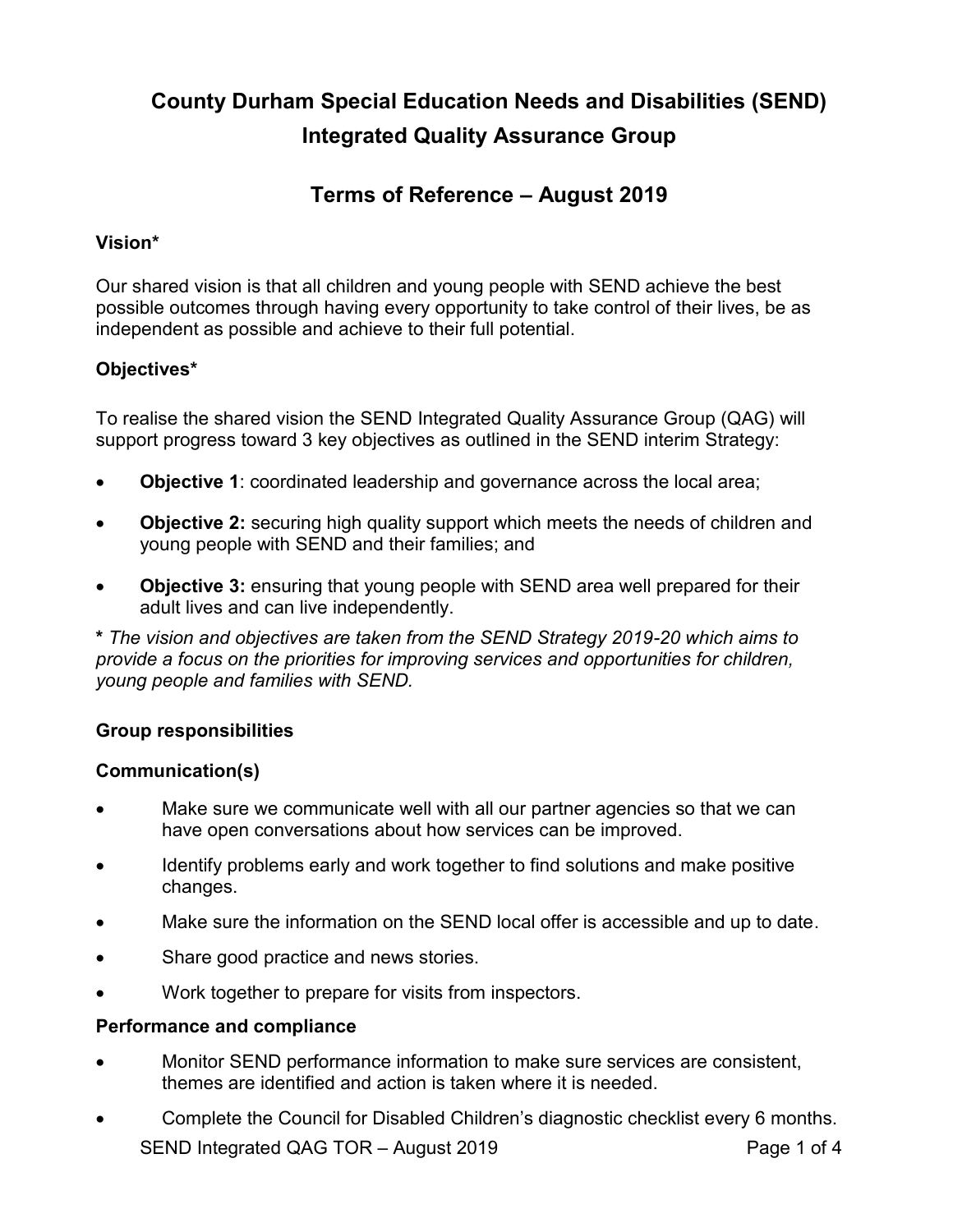- Help each other to fulfil statutory duties set out in the SEND Code of Practice.
- Make sure actions in the Written Statement of Action (WSoA), which is our plan for improving what we offer to children, young people and families, are complete and the reviewed for impact.

#### **Quality assurance**

- Develop and monitor effective quality assurance tools across the local area.
- SEND support quality assurance template through Communities of Learning.

#### **Service user feedback**

Listen and respond to the comments of children, young people and their parents/carers.

#### **Workforce development**

• Share good practice across the local area including learning from NHS England to gain deeper understanding of national quality improvement initiatives.

The principles of co-production underpin the work of the group.

# **Group membership**

- Strategic Manager for SEND and Inclusion (Chair)
- Quality Improvement Manager, DCC (Co-chair)
- Designated Clinical Officer (DCO)
- SEND, LAC & Vulnerable Groups Manager
- Manager, SEND Information, Advice and Support Service
- Project Officer, Investing in Children
- MCT representatives
- Head Teacher Elemore School DASH
- Executive Head Teacher, The North and South West Durham Learning Federation
- Business Partner (CYPS), Communications and Marketing Team
- Strategic Manager, Children and Families South, Children's Social Care
- Operations Manager, Children and Families North, Children's Social Care
- SEND School Nursing Clinical Lead

# **Meeting frequency**

Meetings will be held monthly.

# **Administration**

Provided by the office of the Chair.

# **Agendas and minutes**

SEND Integrated QAG TOR – August 2019 **Page 2 of 4**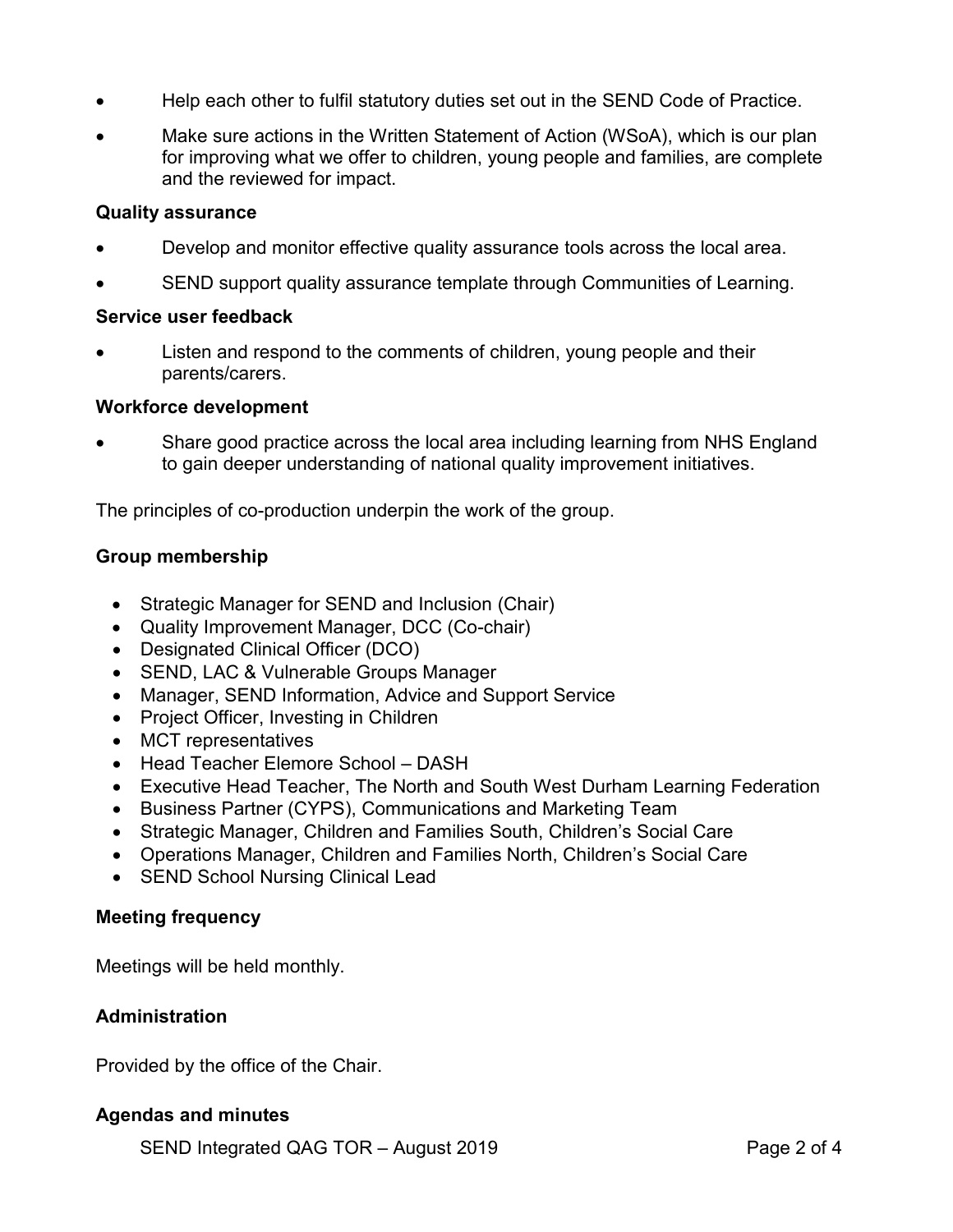Where feasible, the agenda and all supporting papers will be sent to members of the group 7 days prior to the meeting.

Should a member of the group wish to place an item on the agenda, any supporting papers should be made available, so they can be circulated to all members before the meeting.

A note of the meeting, covering key actions and issues, will be circulated electronically to all members following approval of the Chair, normally no later than five working days after the meeting has taken place.

# **Quorum**

The meeting will be considered quorate if there are representatives from each of the following; local authority, health, a representative from schools and parents.

# **Accountability and reporting arrangements**

Members of the group are accountable to their own organisations and are expected to update their own individual management teams.

The SEND Integrated QAG will report directly to the SEND Strategic Partnership.

The terms of reference for the SEND Strategic Partnership will be reviewed periodically and at least annually.

Regular updates will be provided to relevant portfolio holders in Durham County Council by Heads of Service from Children and Young People's Services.